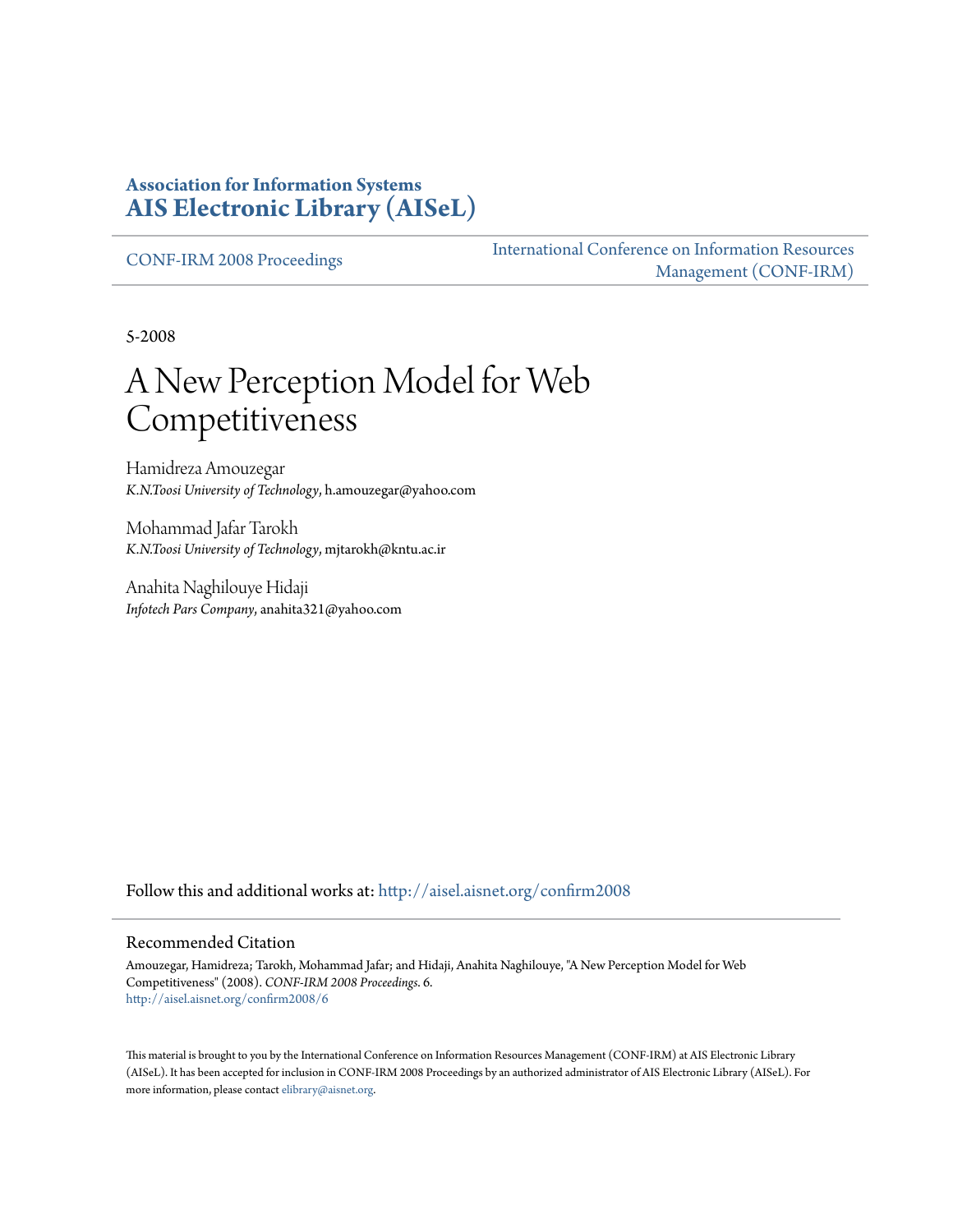# **6F. A New Perception Model for Web Competitiveness**

Hamidreza Amouzegar K.N.Toosi University of Technology h.amouzegar@yahoo.com Mohammad Jafar Tarokh K.N.Toosi University of Technology mjtarokh@kntu.ac.ir

Anahita Naghilouye Hidaji Infotech Pars Company anahita321@yahoo.com

## *Abstract*

Competitive intelligence is an effective tool for outmaneuvering, out-pricing and outsmarting the competition. It is important that you know what your competitors will do next in order to make smarter decisions. Many solutions are presesented for competitor analyzing in old market point of view which come from strategic based till media scanning methods. This paper presents a new perception model for competitiveness in web environment and focuses on modeling and measuring the manner of competitors with software agent facilities. The purpose of this paper is to propose a new solution for e-firms to find their appropriate marketplace based on a formal methodology.

# *Keywords*

Competitive Intelligence, CI, Web, Automata, Finite State Machine, FSM, Perception Model, Interactive Model

# **1. Introduction**

No business is an island. For success, the business will need to deal with customers, suppliers, employees, and others. In almost all cases there will also be other organizations offering similar products to similar customers. These other organizations are competitors. And their objective is the same - to grow, make money and succeed. Effectively, the businesses are at war - fighting to gain the same resource and territory: the customer. And like in war, it is necessary to understand the enemy, how he thinks, what his strengths are, what his weaknesses are, where he is vulnerable, where he can be attacked, and where the risk of attack is too great.(SCIP.org)

And like in war, the competitor will have secrets that can be the difference between profit and loss, expansion or bankruptcy for the business. Identifying these secrets is thus crucial for business survival. But all this is not new; around the year 500 BC, the great Chinese military strategist, Sun Tzu wrote a treatise on the Art of War. From a 21st century perspective, many of Sun Tzu's approaches would be viewed as barbaric today.(Ian Gordon 1989) Nevertheless, his views on strategy are still relevant today - for both military commanders and business leaders looking at how to win against competitors.

Although elements of organizational intelligence collection have been a part of business for many years, the history of Competitive Intelligence began in the U.S. in the 1970s. In 1980 Michael Porter published the study competitive strategy: Techniques for Analyzing Industries and Competitors which is widely viewed as the foundation of modern competitive intelligence (Porter 1998).

After the Cold War ended, many U.S. (ex-) intelligence officers aimed at a career in the private industry. In 1986 the Society of Competitive Intelligence Professionals was founded in the U.S. and grew to 6000 worldwide, mainly in the U.S. but growing numbers especially in UK and Germany. In 1997 the Ecole de Guerre Economique (School of economic warfare)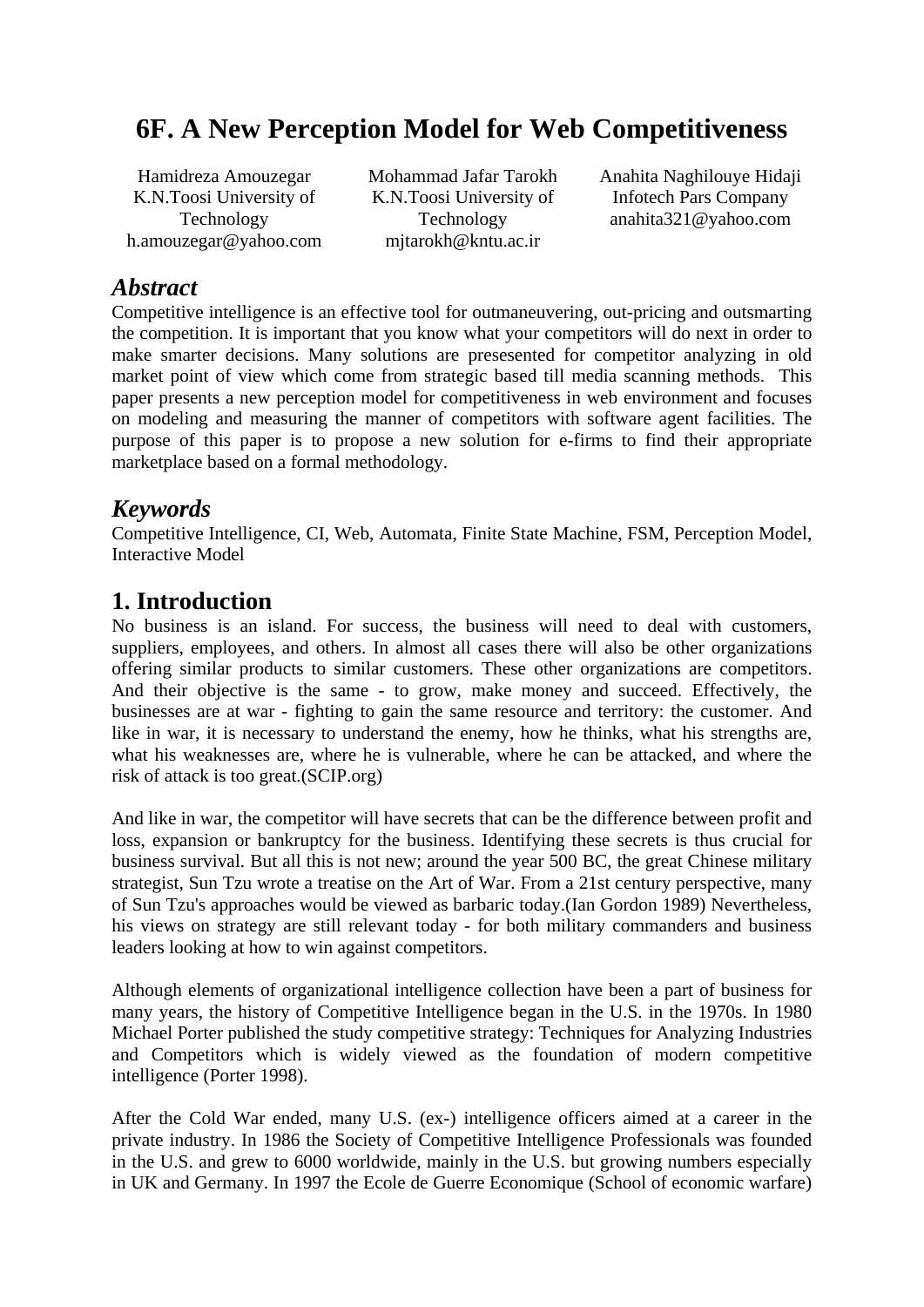was founded in Paris, France. It is the first European institution, which teaches the tactics of economic warfare within a globalizing world (Ian Gordon 1989). In Germany, Competitive Intelligence was unattended until the early 1990s. The term Competitive Intelligence first appeared in German literature in 1997. In 1995 a German SCIP chapter was founded, which is now second in terms of members in Europe. In summer 2004 the Institute for Competitive Intelligence was founded, which provides a post-graduate certification program for Competitive Intelligence Professionals (CI Tools web). Japan is currently the only country, which officially maintains an economic intelligence agency (JETRO). It was founded by the Ministry of International Trade and Industry (MITI) in 1958.

Business competitors are:

- Other organizations offering the same product or service now.
- Other organizations offering similar products or services now.
- Organizations that could offer the same or similar products or services in the future.
- Organizations that could remove the need for a product or service.

And in other words Industry or market research is the acquisition of corporate intelligence on a broad range of issues including:

- Microenvironment
	- o economy
		- o government
		- o law
		- o technology
		- o ecological
- Market Analysis and Competitor Analysis
	- o market definition
	- o market size
	- o market segmentation
	- o industry structure and strategic groupings
	- o Porter 5 forces analysis
	- o supply chain
	- o competition and market share
	- o competitors' strengths and weaknesses
	- o market trends
- Consumer Analysis or Marketing research
	- o nature of the buying decision
	- o participants
	- o demographics
	- o psychographics
	- o buyer motivation
	- o loyalty segments

After the web was born, the entire competitive analysis model turned to new direction which grows by search engines and measuring the competitor web sites traffic according to customer's behavior. The big problem is how to model the web sites and customers manner which present the business intelligence of competitors (Russell et al 2002).

This paper will try to introduce a new modeling approach to collecting competitor information in web environment.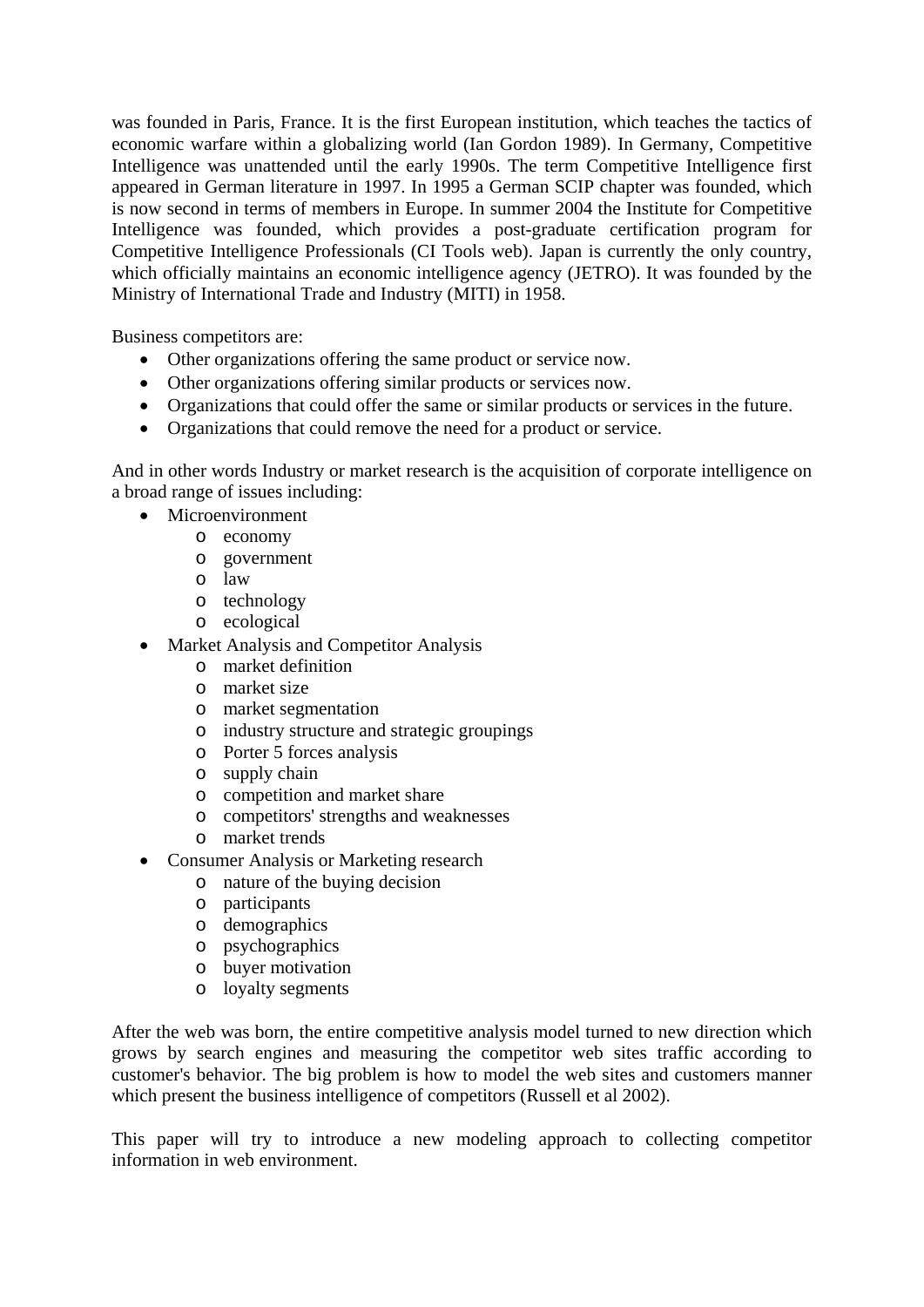The first section will describe three competitor analysis methods. The second section will explain the gap of behavior modeling in competitor analysis methodologies. The third section will propose a new model for behavior description of competitors with automata approach and the fourth section will present an agent solution for proposed model.

# **2. Competitor analysis methods**

### **2.1. Competitor Array**

One common and useful technique is constructing a competitor array. The steps include:

- Define your industry scope and nature of the industry.
- Determine who your competitors are.
- Determine who your customers are and what benefits they expect.
- Determine what the key success factors are in your industry
- Rank the key success factors by giving each one a weighting The sum of all the weightings must add up to one.
- Rate each competitor on each of the key success factors this can best be displayed on a two dimensional matrix - competitors along the top and key success factors down the side.
- Multiply each cell in the matrix by the factor weighting.
- Sum columns for a weighted assessment of the overall strength of each competitor relative to each other.

An example of a competitor array is shown in Table 1, based on material presented in "Beat the Competition: How to Use Competitive Intelligence to Develop Winning Business Strategies", Ian Gordon, Basil Blackwell Publishers, Oxford, UK, 1989. In this example competitor #1 is rated higher than competitor #2 on product innovation ability (7 out of 10, compared to 4 out of 10) and distribution networks (6 out of 10), but competitor #2 is rated higher on customer focus (5 out of 10). Overall, competitor #1 is rated slightly higher than competitor #2 (20 out of 40 compared to 18 out of 40). When the success factors are weighted according to their importance, competitor #1 gets a far better rating (4.9 compared to 3.7). Two additional columns can be added. In one column you can rate your own company on each of the key success factors (try to be objective and honest). In another column you can list benchmarks. They are the ideal standards of comparisons on each of the factors. They reflect the workings of a company using all the industry's best practices.

| Key Industry Success Factors | Weighting | Competitor #1 | Competitor #1 | Competitor#2 | Competitor $#2$ |
|------------------------------|-----------|---------------|---------------|--------------|-----------------|
|                              |           | rating        | weighted      | rating       | weighted        |
| 1 - Extensive distribution   |           |               |               |              |                 |
| 2 - Customer focus           |           |               |               |              |                 |
| 3 - Economies of scale       |           |               | Ū.6           |              |                 |
| 4 - Product innovation       |           |               | 0.7           |              |                 |
| Totals                       |           |               |               |              |                 |

Table 1: Competitor Array

# **2.2. Competitor profiling**

Another common technique is to create detailed profiles on each of your major competitors. These profiles give an in-depth description of the competitor's background, finances, products, markets, facilities, personnel, and strategies (March et al 1994). This involves:

• Background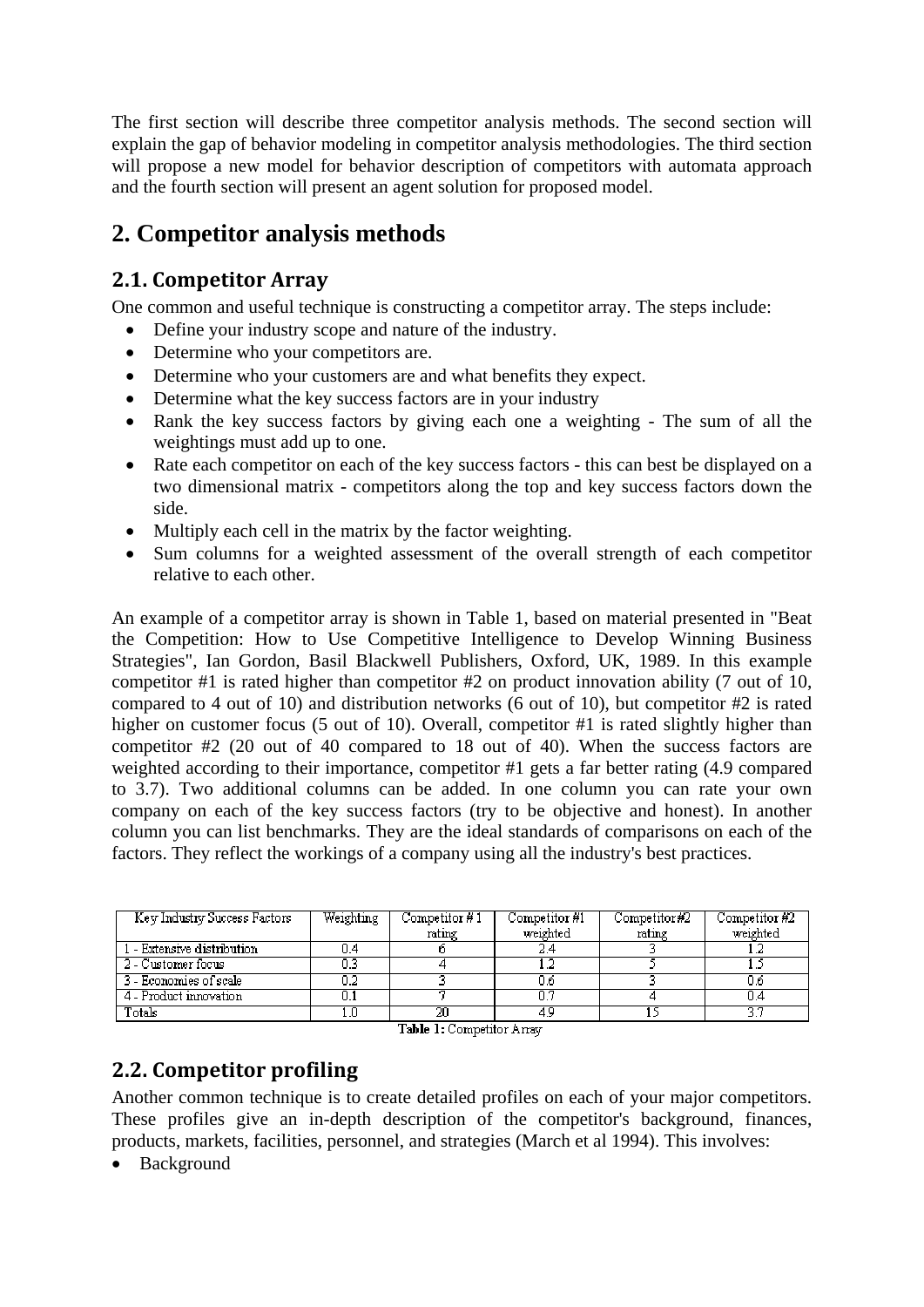- Location of offices, plants, and online presences.
- History, key personalities, dates, events, and trends.
- Ownership, corporate governance, and organizational structure.
- Financials
	- P-E ratios, dividend policy, and profitability various financial ratios, liquidity.
	- Profit growth profile; method of growth (organic or acquisitive).
- Products
	- Products offered depth and breadth of product line, and product portfolio balance.
	- New products developed new product success rate, and R&D strengths.
	- Brands, strength of brand portfolio, brand loyalty and brand awareness.
	- Patents and licenses.
	- Quality control conformance.
	- Reverse engineering.
- Marketing
	- Segments served, market shares, customer base, growth rate, and customer loyalty.
	- Promotional mix, promotional budgets, advertising themes, ad agency used, sales force success rate, online promotional strategy.
	- Distribution channels used (direct & indirect), exclusivity agreements, alliances, and geographical coverage.
	- Pricing, discounts, and allowances.
- Facilities
	- Plant capacity, capacity utilization rate, age of plant, plant efficiency.
	- Location, shipping logistics, and product mix by plant.
- Personnel
	- Number of employees, key employees, and skill sets.
	- Strength of management, and management style.
	- Compensation, benefits, and employee morale & retention rates.
- Corporate and marketing strategies
	- objectives, mission statement, growth plans, acquisitions, and divestitures
	- marketing strategies

#### **2.3. Media scanning**

We can learn a lot about the competitive environment by scanning our competitors' ads. Changes in a competitor's advertising message can reveal new product offerings, new production processes, a new branding strategy, a new positioning strategy, a new segmentation strategy, line extensions and contractions, problems with previous positions, insights from recent marketing or product research, a new strategic direction, a new source of sustainable competitive advantage, or value migrations within the industry. It might also indicate a new pricing strategy such as penetration, price discrimination, price skimming, product bundling, joint product pricing, discounts, or loss leaders. It may also indicate a new promotion strategy such as push, pull, balanced, short term sales generation, long term image creation, informational, comparative, affective, reminder, new creative objectives, new unique selling proposition, new creative concepts, appeals, tone, and themes, or a new advertising agency. It might also indicate a new distribution strategy, new distribution partners, more extensive distribution, more intensive distribution, a change in geographical focus, or exclusive distribution. Little of this intelligence is definitive: additional information is needed before conclusions should be drawn (March et al 1994).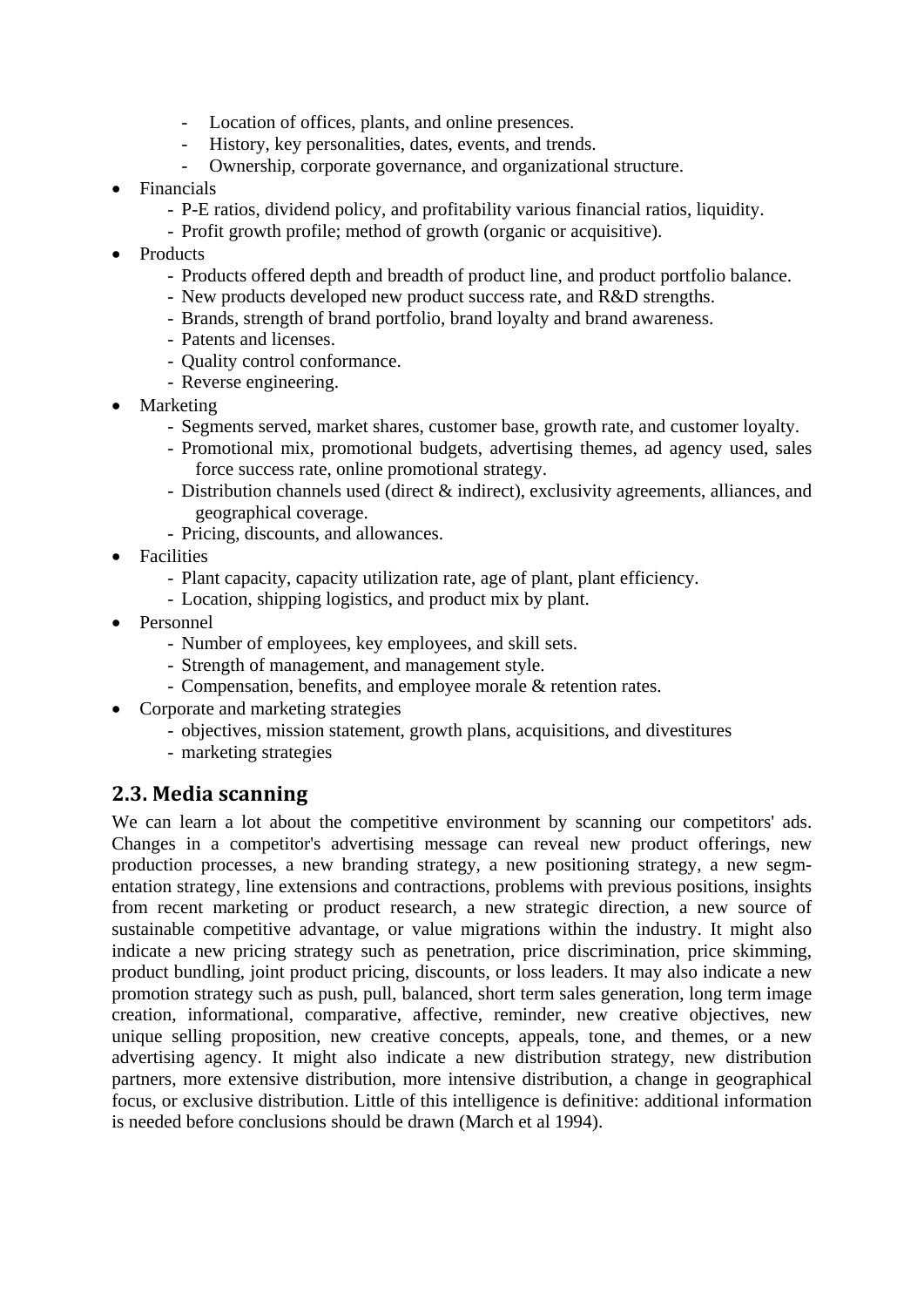A competitor's media strategy reveals budget allocation, segmentation and targeting strategy, and selectivity and focus. From a tactical perspective, it can also be used to help a manager implement his/her own media plan. By knowing the competitor's media buy, media selection, frequency, reach, continuity, schedules, and flights, the manager can arrange his/her own media plan so that they do not coincide (Kahneman et al. 2003).

Other sources of corporate intelligence include trade shows, patent filings, mutual customers, annual reports, and trade associations.

# **3. What is involved?**

There are four stages in monitoring competitors - the four 'C's:

- Collecting the information (with a first stage deciding what to collect)
- Converting information into intelligence (with three steps: CIA collate and catalogue it, Integrate it with other pieces of information and analysis and interpret it)
- Communicating the intelligence.
- Countering any adverse competitor actions like using the intelligence.

# **4. What is the Gap?**

All the described methods are inherited from strategic point of view which tries to explain the competitors based on PEST analyses and needs a physical concentration for the manner detection. The main gap is in modeling the competitor behaviors in web environment which is positioned in a virtual location. Modeling the strategic actions in web requires a finite and formal detailed view, because of the complication of data gathering in this environment. We need a new model to present the manners formally which has the possibility to be generated by agents automatically. Gathered data need to be grown to information and then be converted to intelligence. Next section will propose a new model for those two transitions based on automata.

# **5. Interactive Modeling**

### **5.1. Automata**

An automaton (plural: automata) is a self-operating machine. The word is sometimes used to describe a robot; more specifically, an autonomous robot (A.Shalyto 1991).

#### **5.2. AutomataBased Programming**

Its defining characteristic is the use of finite state machines to describe program behavior. The transition graphs of state machines are used in all stages of software development (specification, implementation, debugging and documentation). In recent years great attention has been paid to the development of the technology of programming for embedded systems and real-time systems. These systems have special requirements for the quality of software.(N.Tukkel et al. 2001) State diagrams are used to graphically represent finite state machines as shown in Fig.1.

To represent a service with a finite state machine:

- 1- Service should describe himself as main and sub scenarios of the use case.
- 2- Scenarios should be modeled by state machine from start to end.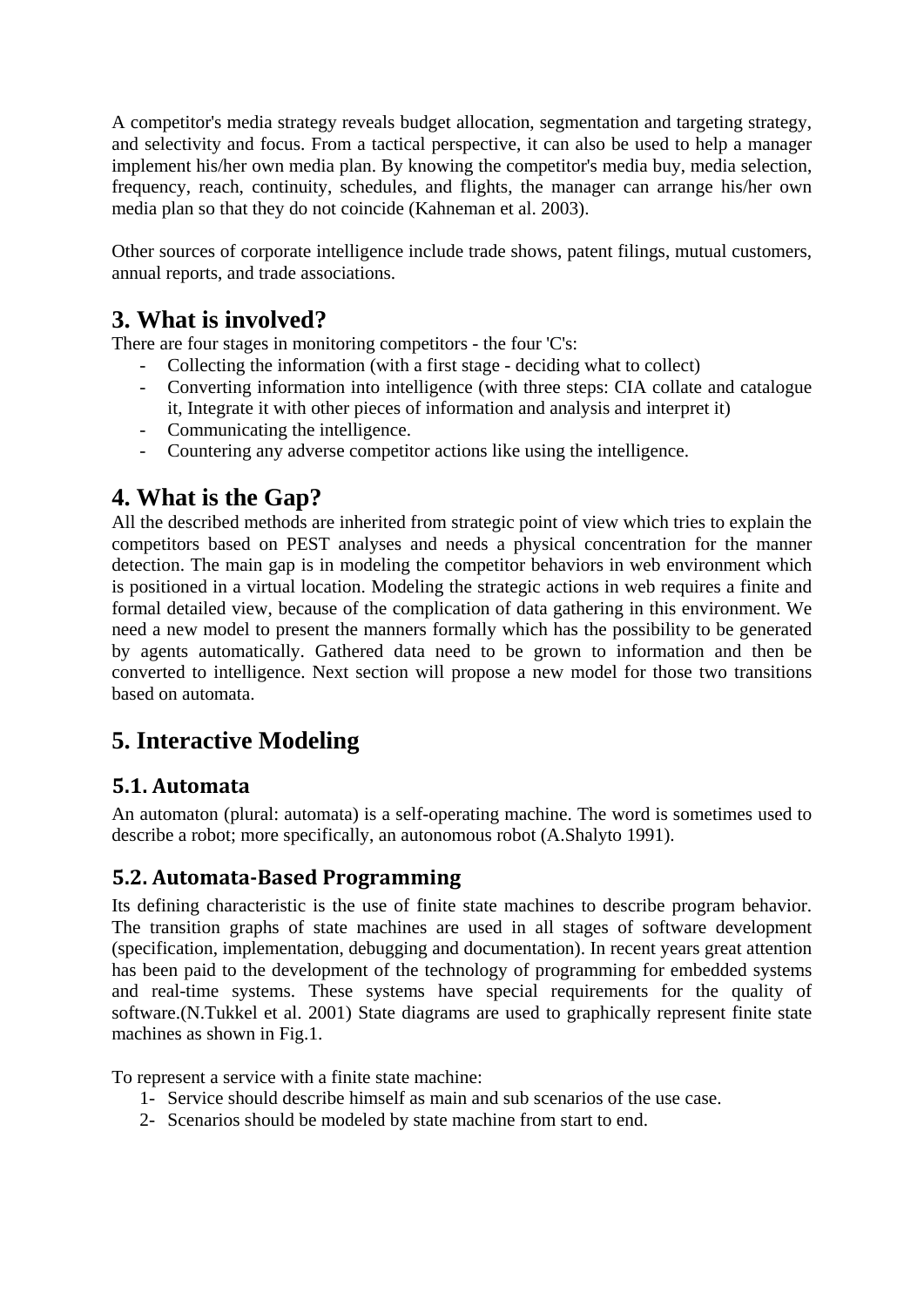The machine waits for input on any state which is the interaction point of client and server, and then it continues the way by performing state actions and selecting the appropriate outgoing transition for next step.

#### **5.3. The Basis of Model**

One of the features of such approach to programming for the reactive systems is that the centralization of program logic is achieved by liquidation of logic in the event handlers and forming of system of interacting automata, which are called from these handlers. Automata in such system can interact by nesting, by ability to call each other and with the help of state numbers interchange. So if services are designed with this interactive approach, use cases can be mapped to FSMs by these rules:

- 1- Absolutely the main scenario of each business service could be modeled by finite state machine as their use cases describe. The reason is that the set of states is finite and a normal use case will cover limit responsibility.
- 2- All the exceptions will be handled by finite state machine transitions.
- 3- Every finite state machine has a start state and a final state representing entrance door and exit door.

Runtime environment (executer) has a fully enveloped finite state machine and controls it as a manager.

# **6. The Proposed Model**

Modeling the competitor's behaviors and tricks by automata helps us to:

- 1- Find his scenario completely.
- 2- Increase the possibility of weighting for detailed behavior.
- 3- Increase the possibility of using agents automatically.
- 4- Discover the competitors provided services while measuring the customer's reactions.
- 5- Find the strength and weakness of any competitor actions.

This solution can be provided by agents or human researcher. Figure 1 shows how you can model a competitor service and his manner in relation with customer. This model helps us to simulate consumer for competitor's web site and negotiate with its services to weigh the transitions for finding the SW (strength and weakness) of competitor.



**Figure 1**: State diagrams are used to graphically represent finite state machines

According to Figure 2, we can compute the strength of this competitor in a provided service (use-case) for two goals. This figure describes that 0.8 of web site services need the personal information form; 0.4 of next service facilities push the user to behave in an employee manner; 0.3 of next service facilities for employees help them to find a car and 0.2 of next service facilities direct car finders to buy the car. In other words it means approximately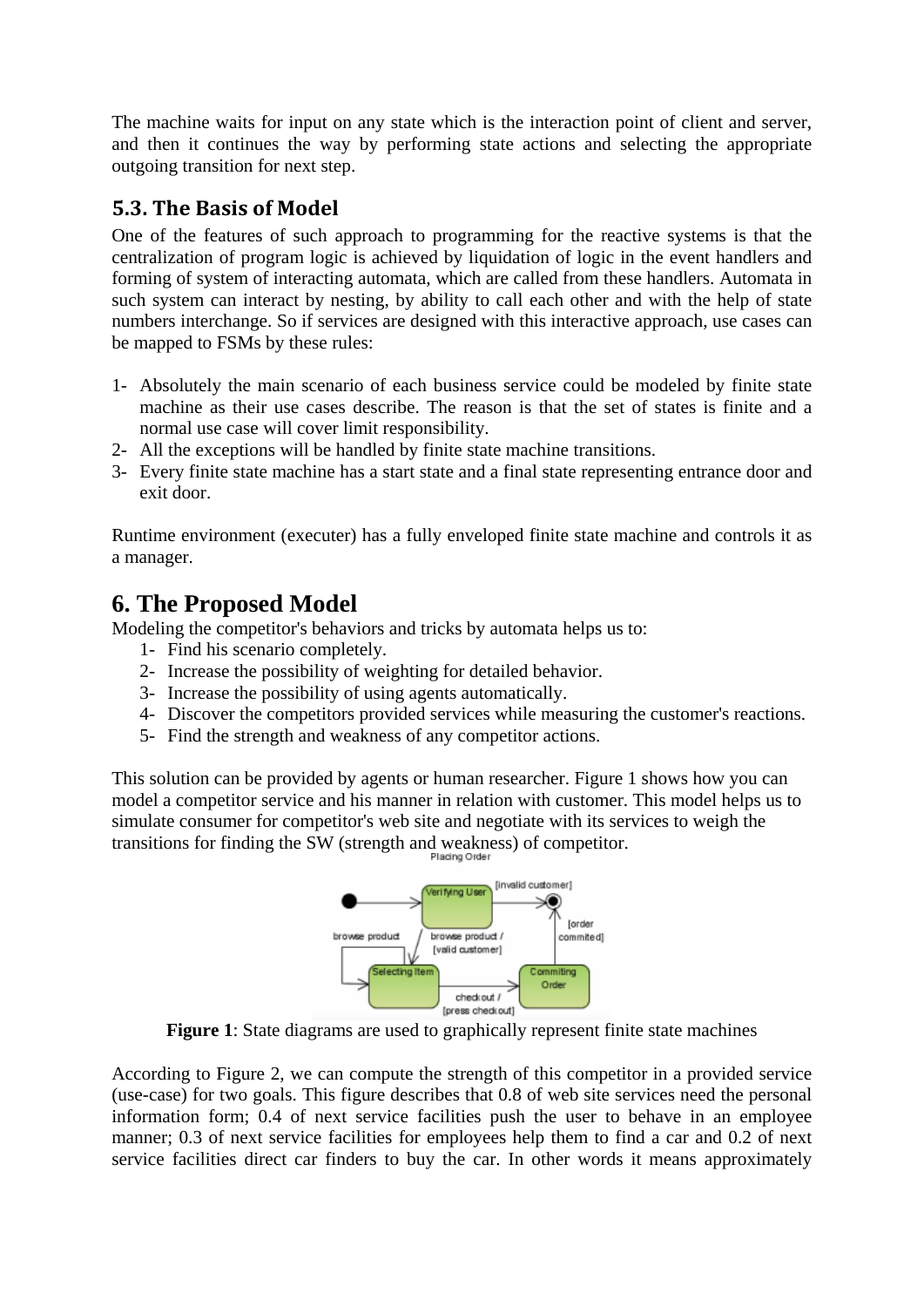two( $0.8 * 0.4 * 0.3 * 0.2$ ) percents of this web-site's services aims for selling cars and one percent aims to sell films to visitors.



**Figure 2**: Automata Model of one competitor's provided service

This also describes 0.32 (0.8 \* 0.4) of services in this web site focus on employee segment of customers and 0.48 of them focus on student segment. There are many other findings from this diagram which comes from automata modeling of web site services by an agent automatically.

#### **7. What is Software Agent?**

In computer science, a software agent is a piece of software that acts for a user or other program in a relationship of agency. Such "action on behalf of" implies the authority to decide when (and if) action is appropriate. The idea is that agents are not strictly invoked for a task, but activate themselves. Related and derived concepts include intelligent agents (in particular exhibiting some aspect of Artificial Intelligence, such as learning and reasoning), autonomous agents (capable of modifying the way in which they achieve their objectives), distributed agents (being executed on physically distinct machines), multi-agent systems (distributed agents that do not have the capabilities to achieve an objective alone and thus must communicate), and mobile agents (agents that can relocate their execution onto different processors).



**Figure 3**: Nwana's Category of Software Agent

Various authors have proposed different definitions of agents; these commonly include concepts such as:

- Persistence (code is not executed on demand but runs continuously and decides for itself when it should perform some activity).
- Autonomy (agents have capabilities of task selection, prioritization, goal-directed behavior, decision making without human intervention).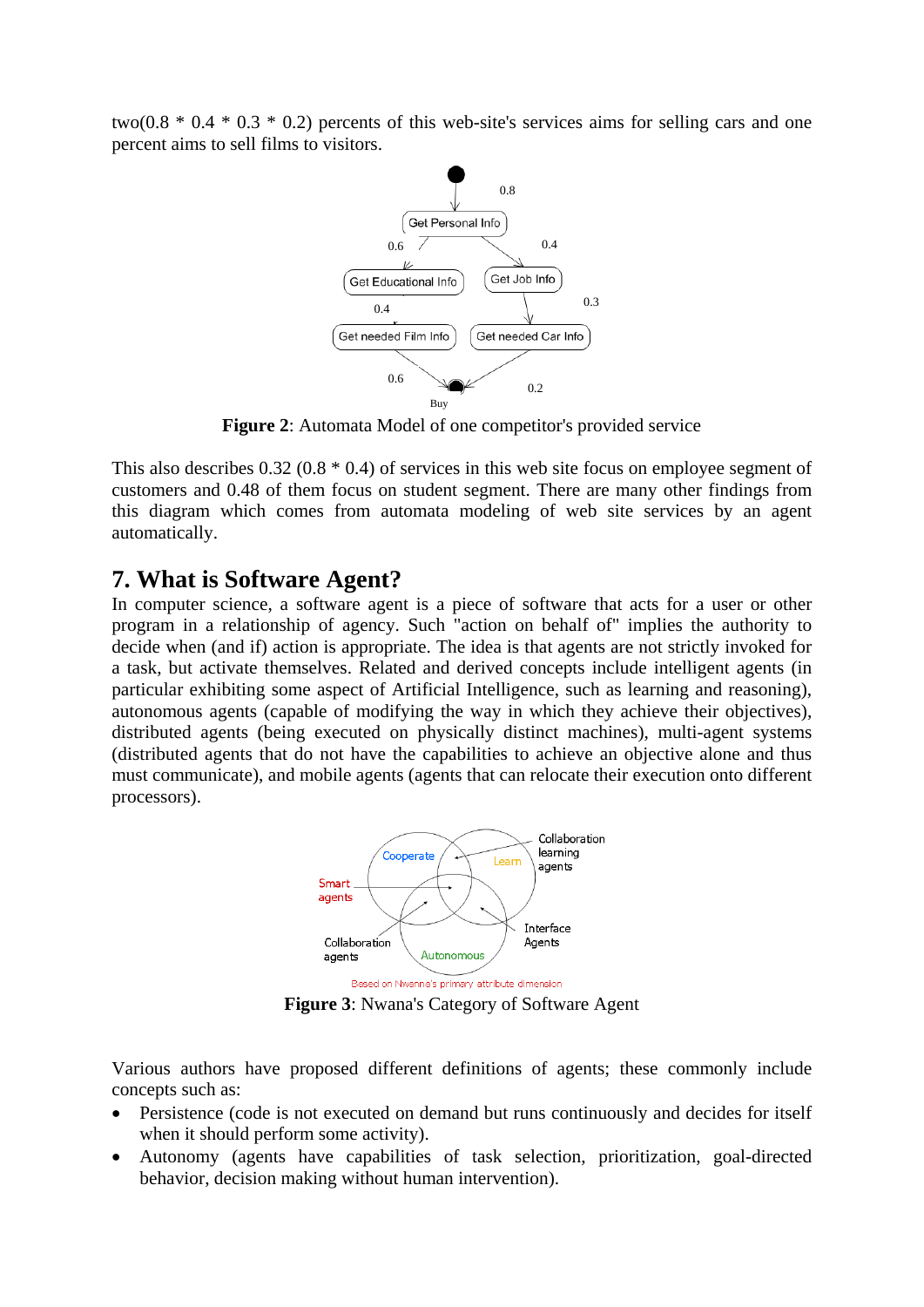- Social ability (agents are able to engage other components through some sort of communication and coordination; they may collaborate on a task).
- Reactivity (agents perceive the context in which they operate and react to it appropriately).

The agent concept is most useful as a tool to analyze systems, not as a prescription. The concepts mentioned above often relate well to the way we naturally think about complex tasks and thus agents can be useful to model such tasks.

# **8. Software Agent and Proposed Model**

A software agent should simulate a human behavior in web interaction; it goes to competitor's web site and tries to find all the possible next states from this page or form. It traverses the possible ways till the end and weights the transitions according to web facilities. To find the competitor's web sites, agent would use these steps:

- 1- Link Intelligence
- 2- Search Term Intelligence
- 3- Search Engine Intelligence
- 4- PPC Campaign Intelligence
- 5- Referrer Intelligence
- 6- Popularity Index Report
- 7- Ranking Report
- 8- Meta Keywords

Agent will use the smart propagator methodology to influence in selected competitor's web site; and parallel completion of automata models will be handled by agent in a single or multi-agent manner. In this model the agent will check all the local reference links and buttons to find the paths and to complete the models incrementally.

### **9. Conclusion**

In this paper, we propose a new perceptive model for increasing Competitive Intelligence in web environment with software agent approach called Interactive Web Perception for CI (IWP CI) model. Its main elements are: finite state machine (FSM), interactive state-full service, and software agent. The aim of IWP CI is to enable fully flexible, scalable, and perceptible agent based awareness about competitor's manners. We achieve this goal with an architecture that is based on three complementary principles:

- All the use cases of competitor's behavior could be modeled by a finite state machine.
- Services could be provided state-full and interactive.
- Software agents could automatically track the provided services on web.

In the paper we define a formal measurement of competitor's manner by weighting the transitions of FSM model additionally. It helps users to find the better perception about competitors and finding a good strategy in market decision making.

# *References*

Society of competitive intelligence professionals.http://www.scip.org

Ian Gordon: Beat the Competition How to Use Competitive Intelligence to Develop Winning Business Strategies. Basil Blackwell Publishers, Oxford/UK 1989

Michael E. Porter: Techniques for Analyzing Industries and Competitors 1998.

Competitions CI Tool - Free collaborative web-based competitive intelligence tool for

tracking news, building comparison matrices, and more.